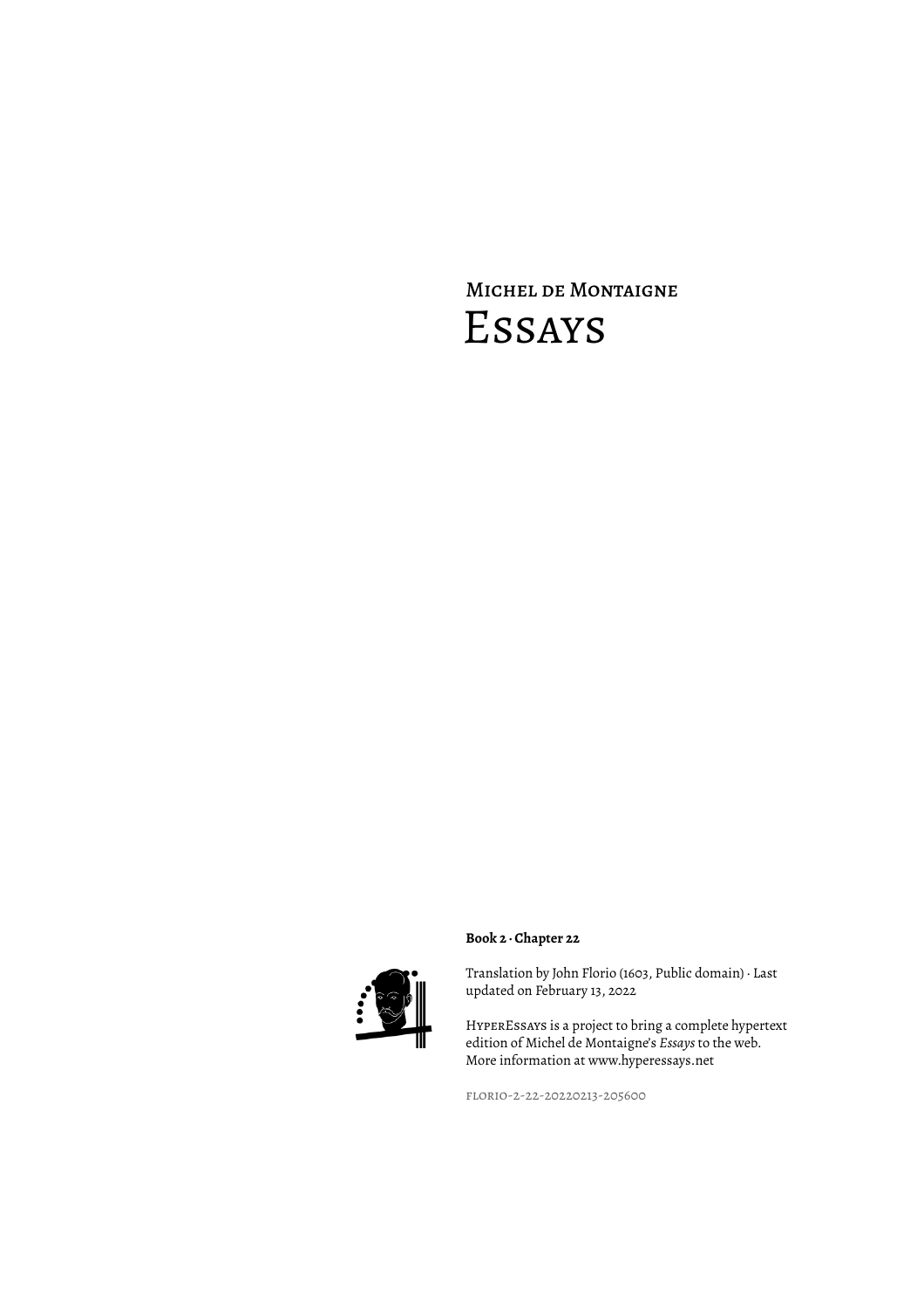## Of running Posts, or Curriers

I have beene none of the weakest in this exercise, which is proper unto men of my stature, well-trust, short and tough, but now I have given it over: It toyles us over-much, to holde out long. I was even-now reading, how King *Cyrus,* that he might more speedily receave newes from all parts of his Empire, (which was of exceeding great length) would needs have it tried, how farre a horse could in a day goe out-right, without baiting, at which distance hee caused Stations to be set, and men to have fresh horses ready, for al such as came to him. And some report, this swift kinde of running, answereth the flight of Cranes. *Cæsar* saith, that *Lucius Vibulus Rufus,* making haste to bring *Pompey* an advertisement, rode day and night, and to make more speed shifted many horses. And himselfe (as *Suetonius* writeth) would upon an hyred coache runne a hundred miles a day. And sure he was a rancke-runner: for where any river hindred his way, he swamme it over, and never went out of his way to fetch for a bridge or ferry. *Tiberius Nero* going to visite his brother *Drusus,* who lay sicke in *Germanie,* having three coaches in his companie, ranne two hundred miles in foure and twenty hours. In the Romane warres against King *Antiochus, Titus Sempronius Gracchus* (saieth *Titus Livius) Per dispositos equos propè incredibili celeritate ab Amphisa tertio die Pellam peruenit: By horse laide poste, with incredible speede within three dayes he past from* Amphisa *to* Pella. And viewing the place, it seemeth, they were set Stations for Postes, and not newly appointed for that race. The invention of *Cecinna* in sending newes to those of his house had much more speede; he carried certaine swallowes with him, and having occasion to send newes home, he let them flie toward their nests, first marking them with some colour, proper to signifie what he meant, as before he had agreed upon with his friends. In the Theatres of *Rome*, the houshold Maisters, carried Pigeons in their bosomes, under whose wings they fastened letters, when they would send any word home, which were also taught to bring back an answer. D. *Brutus,* used some being besieged in *Mutina,* and others elfewhere. In *Peru* they went poste upon mens backes, who tooke their Maisters upon their shoulders, sitting upon certaine beares or chaires, with such agilitie, that in full running speede the first porters without any stay, cast their loade upon others who upon the way waited for them, and so they to others. I understand that the Valachians, which are messengers unto the great Turk, use extreame diligence in their